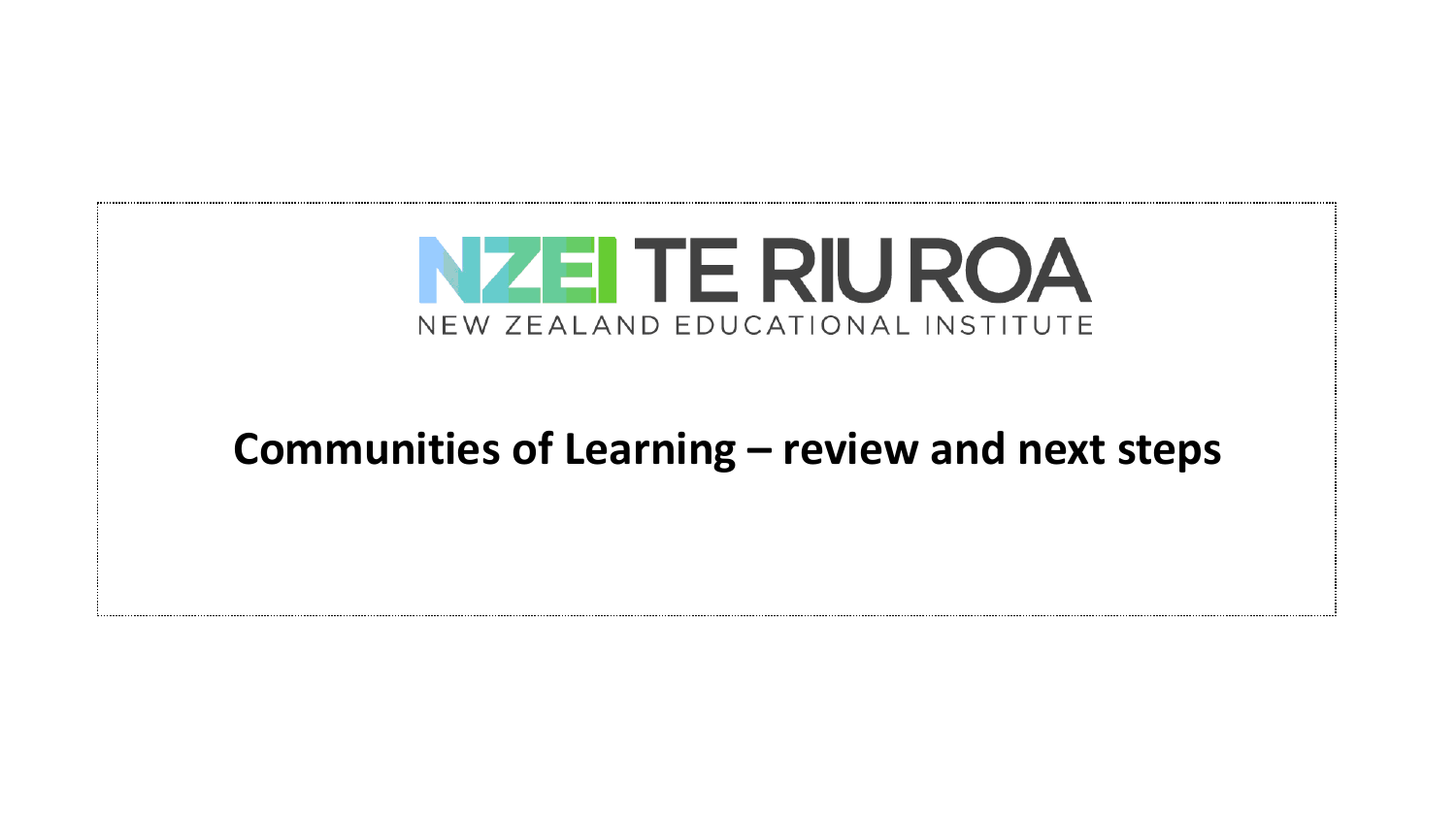# **Members' concerns vs Review recommendations**

| Pressure to form (and channel<br>everything) through CoLs | Re-assert it's voluntary, no penalty for not being in a CoL                                                                                                                      |
|-----------------------------------------------------------|----------------------------------------------------------------------------------------------------------------------------------------------------------------------------------|
|                                                           | Re-affirm the principle that the education system provides<br>all children with the support that they need, regardless of<br>whether they are in a Community or Learning or not. |
| <b>Rigid Structure</b>                                    | No agreement by the MoE to permit alternative shapes<br>for CoLs (eg. non-geographic)                                                                                            |
| Single "CEO" leader model                                 | Support innovative leadership and streamline process for<br>alternative arrangements                                                                                             |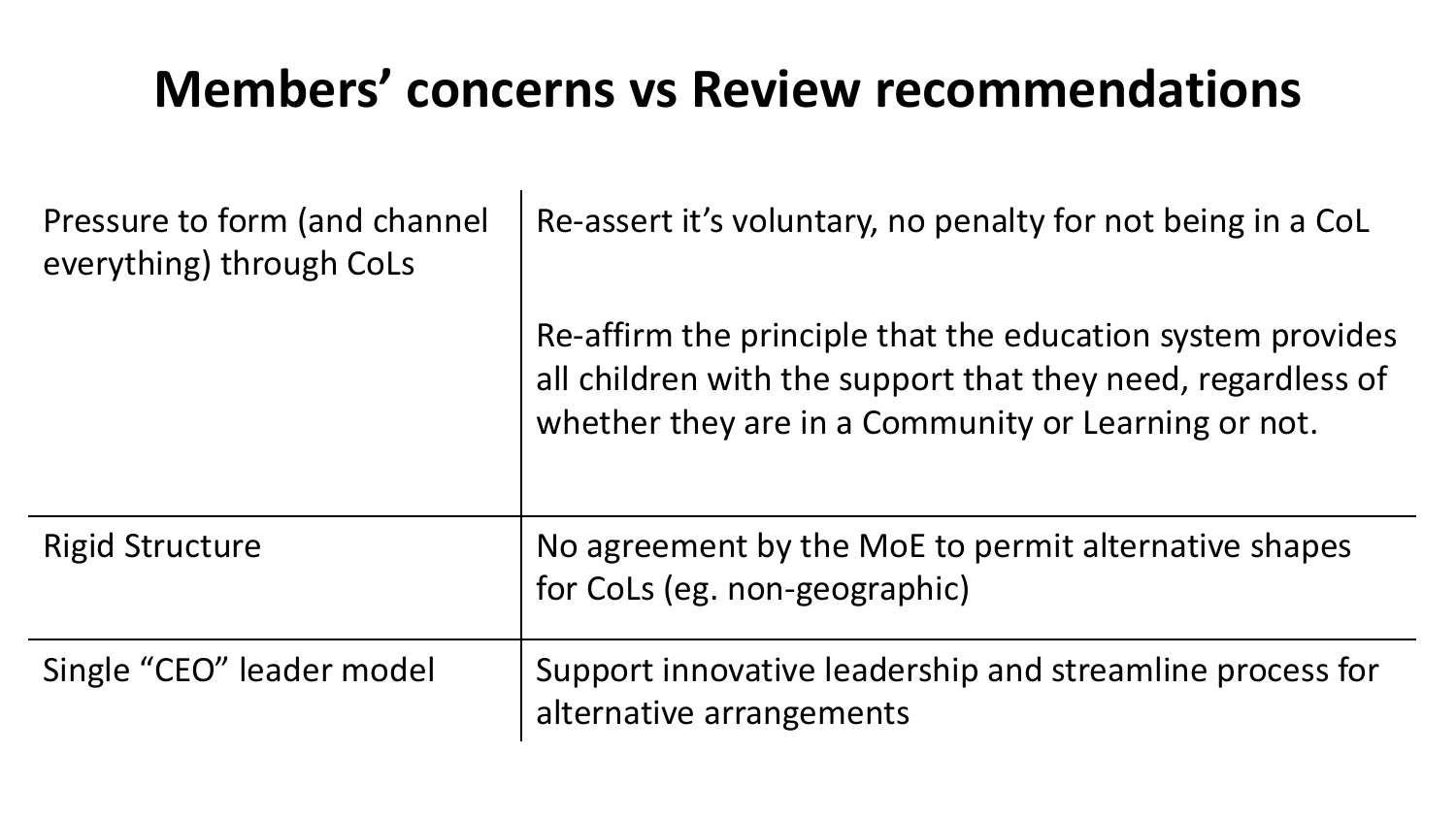# **Members' concerns vs Review recommendations**

| Narrow data driven accountability                                                          | Broaden to include language, culture, identity,                     |
|--------------------------------------------------------------------------------------------|---------------------------------------------------------------------|
| focus on 3Rs                                                                               | wellbeing, engagement and inclusion.                                |
|                                                                                            | Demonstrate progress and achievement including<br>qualitative means |
| Money into allowances rather than<br>more time/flexible resourcing for<br>children's needs | No progress                                                         |
| No resourcing for equitable ECE                                                            | No progress – MoE did not agree to equal access to                  |
| participation                                                                              | roles and resourcing for ECE                                        |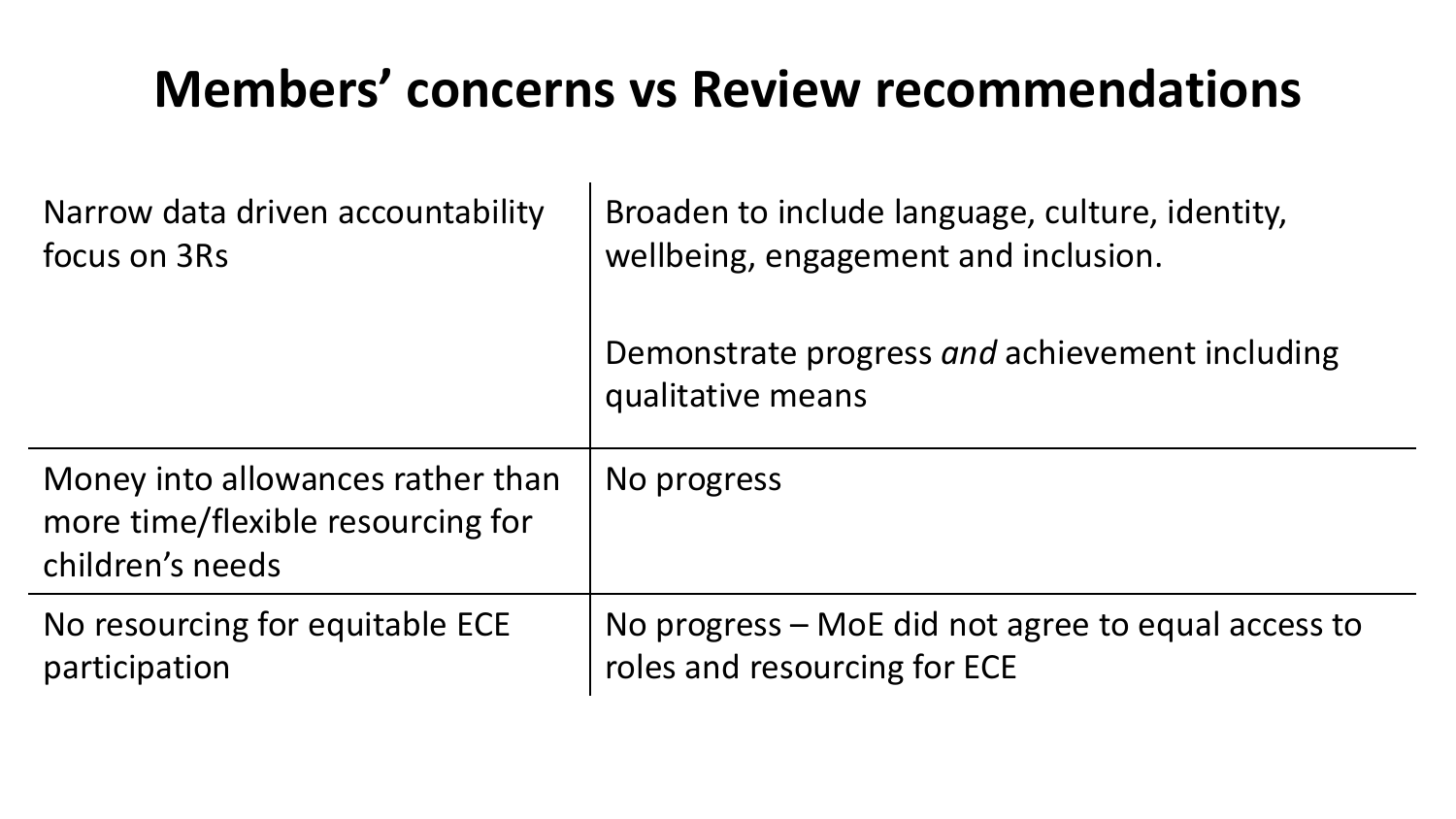# **Next steps**

- Develop work programme to implement recommendations
- Reset terms of reference for Joint Initiative Governance Group to oversee implementation
- Push for moratorium on Communities of Learning being the new system "building block"
- Engage with incoming Government on re-shaping CoLs to reflect genuine collaborative practice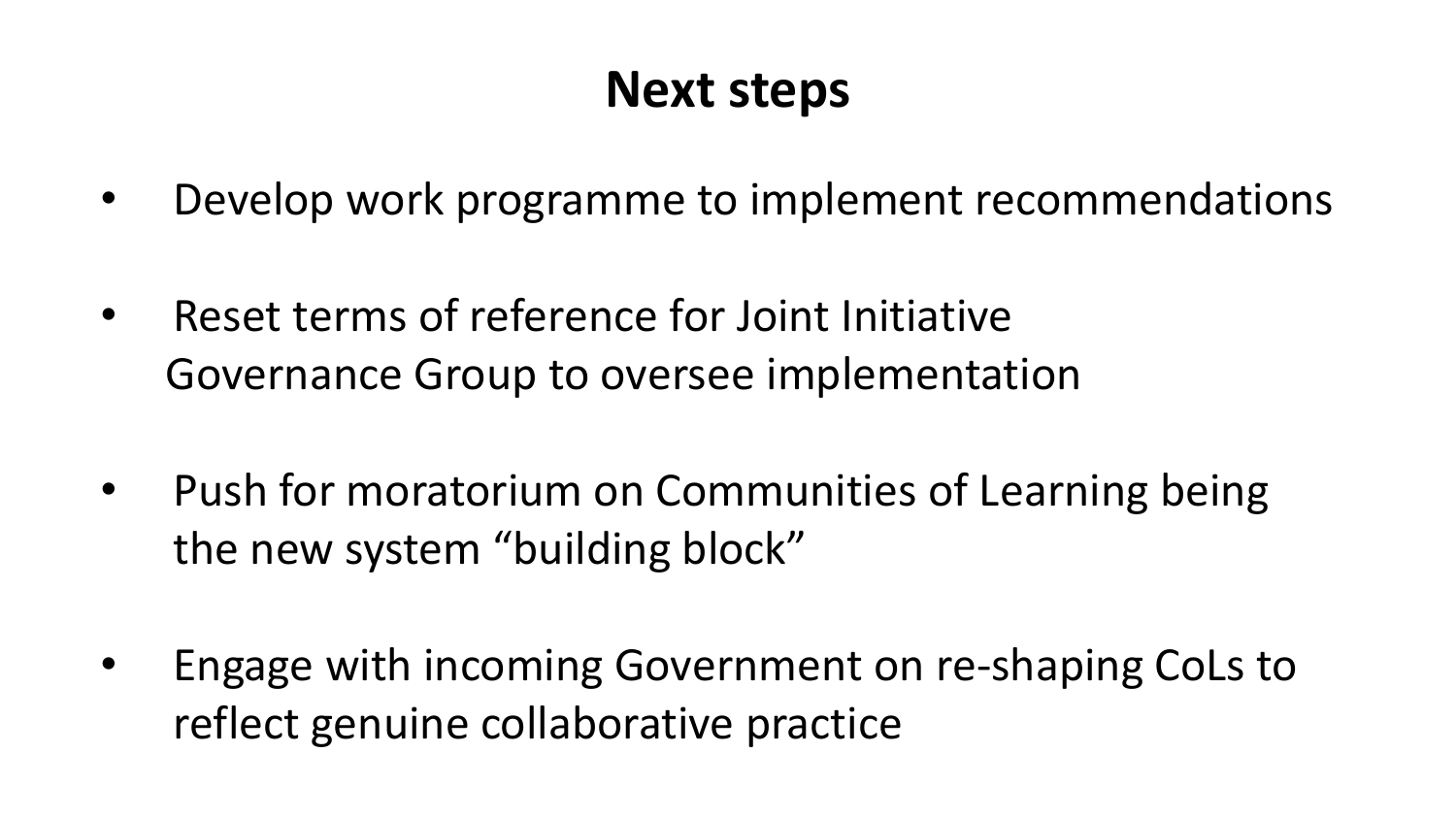### **From Review to Variation...**

- Progress the key ideas from the review through our collective agreements  $-$  initially PPCA and PTCA
- Push for more flexibility in leadership roles and resourcing in particular
- More focus on roles supporting children with learning needs